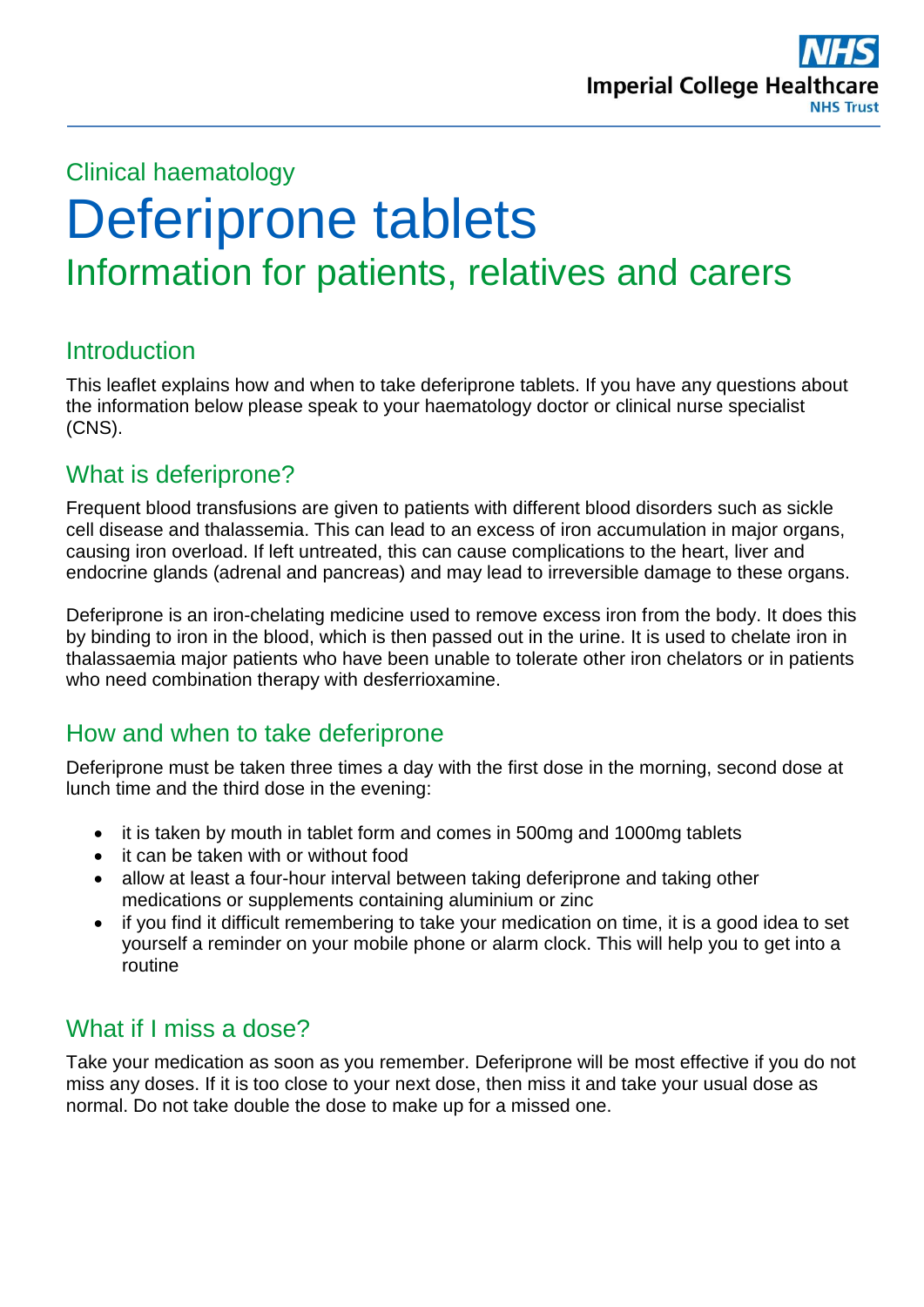# What are the risks and side effects of taking deferiprone?

Most medicines may cause unwanted side effects, but not everyone will get them. These side effects will usually ease as the body adjusts to the medicine:

- feeling sick (nauseated), tummy (abdominal) pain, runny poo (diarrhoea). These symptoms gradually reduce and usually go away after a few weeks
- your urine will be reddish brown in colour but this is harmless and will not cause any problems
- increase in appetite, headaches and feeling tired
- painful or swollen joints which may indicate signs of arthritis. Your doctor will advise you on how to manage this, i.e. reduce the dose, stop the drug or treat with arthritis medication
- you may need additional supplements of vitamin C and zinc
- your white blood cell count may fall. One type of white blood cell, called a neutrophil, is important for fighting bacterial infections. If you have a low neutrophil count (called neutropenia) you may be at risk of developing serious infection. Neutropenia is quite common with deferiprone and around 4 per cent of patients may have a low neutrophil count occasionally. If the low neutrophil count continues to fall, it can become a serious problem
- severe neutropenia is known as agranulocytosis (1 per cent of patients may get this) and if you develop agranulocytosis, you will be at risk of developing serious infections that can be fatal unless quickly identified and treated
- it is very important that you have weekly blood tests to check the neutrophil count while taking deferiprone. If you develop neutropenia, your healthcare professional should check your blood counts every day until your white blood cell count improves
- liver function tests should be measured monthly

If you experience any of the following symptoms, stop your treatment and call the renal haematology triage unit (RHTU) on **020 3313 1255** explaining your symptoms and that you've been taking deferiprone:

- you develop a high temperature over 38°C or signs of infection such as a sore throat or flu-like symptoms
- you develop abdominal pain, fever, diarrhoea and vomiting as these may indicate an infection caused by bacteria called Yersinia

## Reasons why regular monitoring is important

The outpatient clinic is the best place for monitoring your health condition. Working in partnership with you helps the red cell team in the early detection and management of potential complications by:

- assessing how well the treatment is working
- reviewing and amending the dose of the medication as required for maximum benefit
- helping you to understand and manage your health and wellbeing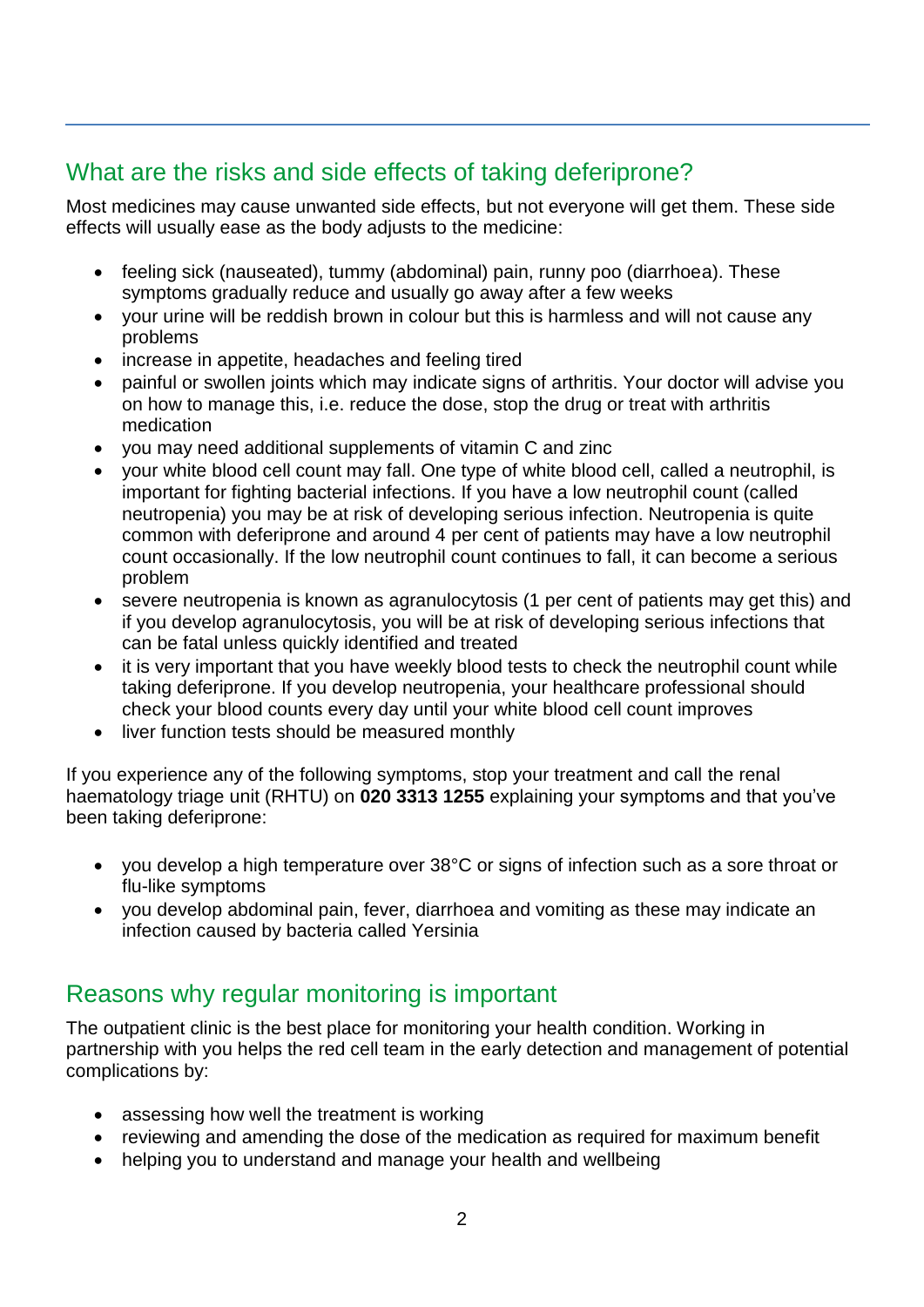## Are there any alternatives to this medication?

Your doctor will make the decision as to which iron chelator will be appropriate for you to take. There are other iron chelators, such as deferasirox (Exjade®) and desferrioxamine (Desferal®) that may be a suitable alternative. However, this depends on your overall health and any underlying issues you may have.

Deferiprone is often used as a single chelation treatment or as part of a combination treatment with desferrioxamine.

## How to store deferiprone

- Keep it out of the sight and reach of children
- Store it in a cool, dry place away from direct sunlight and heat

#### Getting the most from your treatment

- Always take your medication as instructed by your doctor. The box will be labelled with instructions of how to take it. If you are unsure you can always speak to the pharmacist, your doctor or your CNS
- When you first start you will need to have weekly blood tests to monitor your full blood count and kidney function. Once stabilised, blood tests are usually taken monthly
- If you become unwell with an infection the treatment will stop until you have recovered
- You must use effective contraception while you are taking deferiprone. Discuss with your doctor which method is best for you
- It is advisable not to become pregnant whilst taking deferiprone as it can harm the baby. If you plan to become pregnant, discuss it with your doctor so that appropriate arrangements can be made
- If you do become pregnant whilst taking deferiprone, stop taking it and contact your CNS or doctor. An early clinic appointment to see the doctor will be arranged
- Do not use deferiprone if you are breastfeeding as the drug may be harmful to the baby
- Try to attend all of your clinic appointments as well as your blood tests and scans. If you are unable to attend you can call the number on your appointment letter to reschedule for a time that is convenient for you
- Do not throw away any medicines via your toilet or household waste. Return medicines you no longer use to your pharmacist who will dispose of them in the correct manner. These measures will help protect the environment

## For further information

Call the CNS for haemoglobinopathies and iron overload on **020 3313 4655** 

**or**

Call the hospital switchboard on **020 3313 1000** and ask for the RHTU or red cell registrar/consultant on call.

Alternatively, when you attend your clinic appointment you can discuss your concerns with your doctor or CNS.